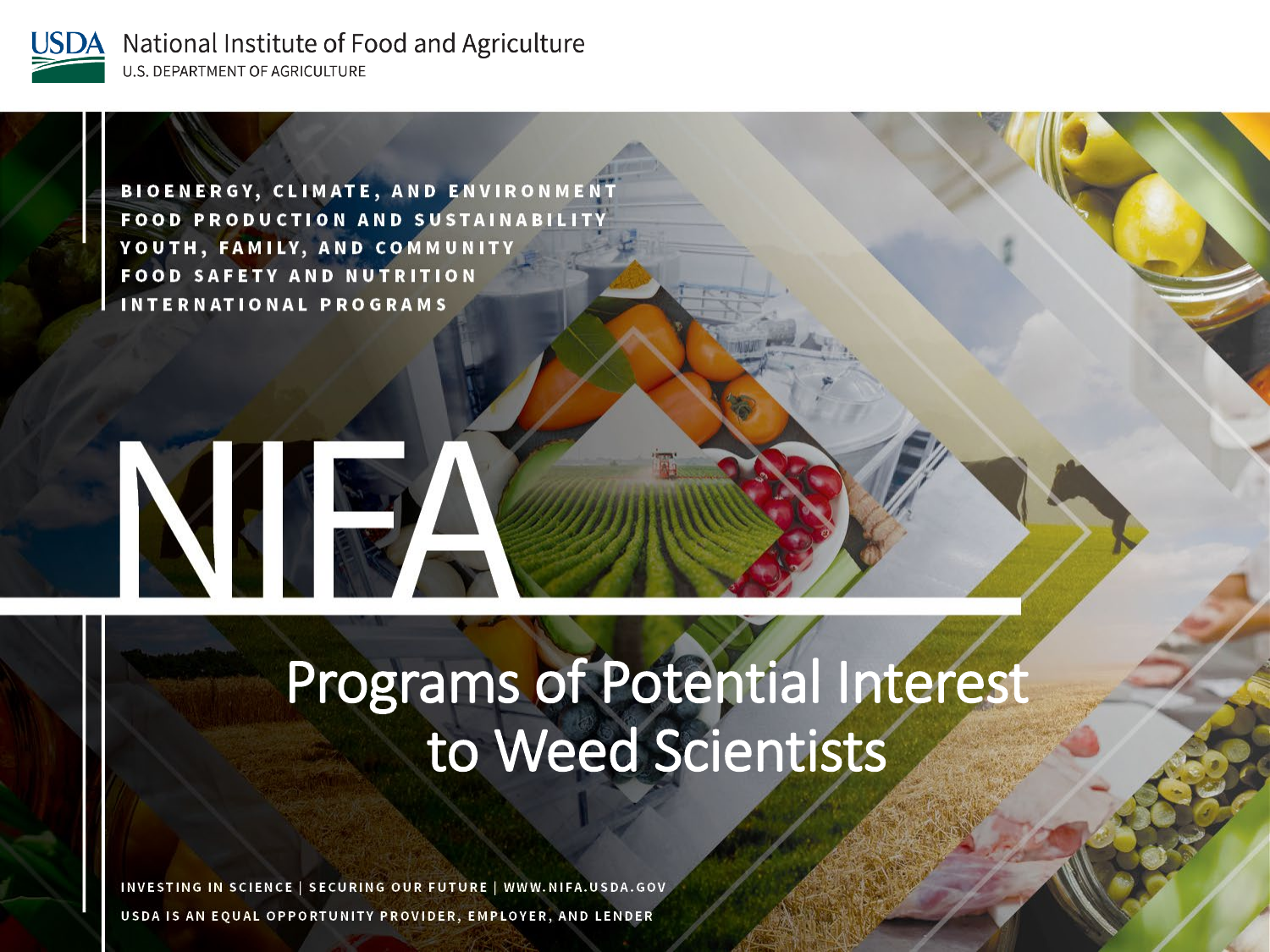

## Supplemental & Alternative Crops

- Focus is on canola and industrial hemp
- FY22 budget  $=$  \$ 2 million
- RFA will be released in about 45 days
- Colleges and, other Federal agencies, and private sector entities are eligible to submit applications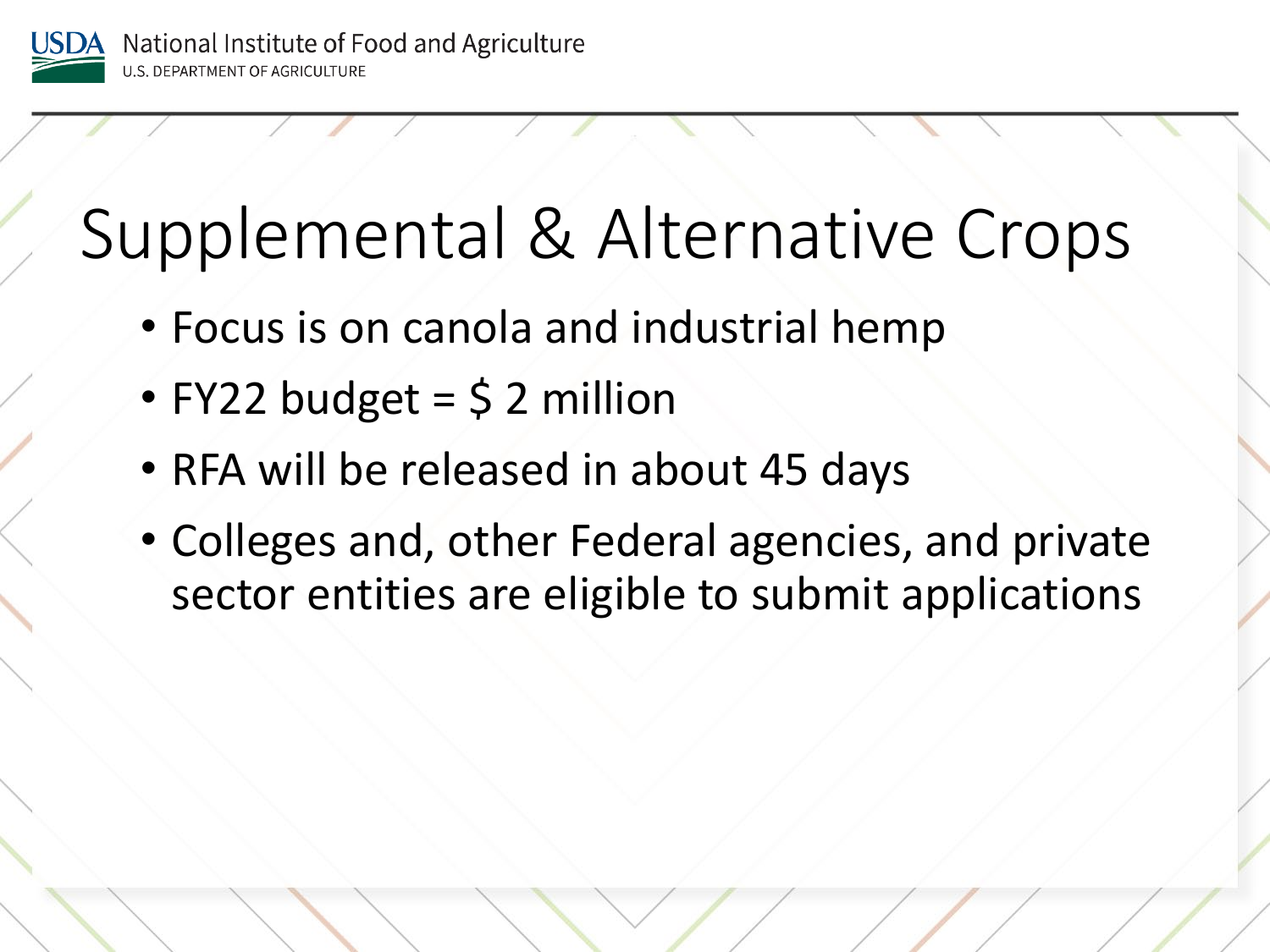

# Alfalfa Seed and Alfalfa Forage Systems

- Only alfalfa considered
- FY22 budget = \$3.5 million
- RFA already in clearance
- Applications may only be submitted by (1) State agricultural experiment stations; (2) Colleges and universities; (3) University research foundations; (4) Other research institutions and organizations; (5) Federal agencies; (6) National laboratories; (7) Private organizations, foundations or corporations; (8) Individuals who are United States citizens or nationals; or (9) A group consisting of two or more of the entities described in (1) through (8)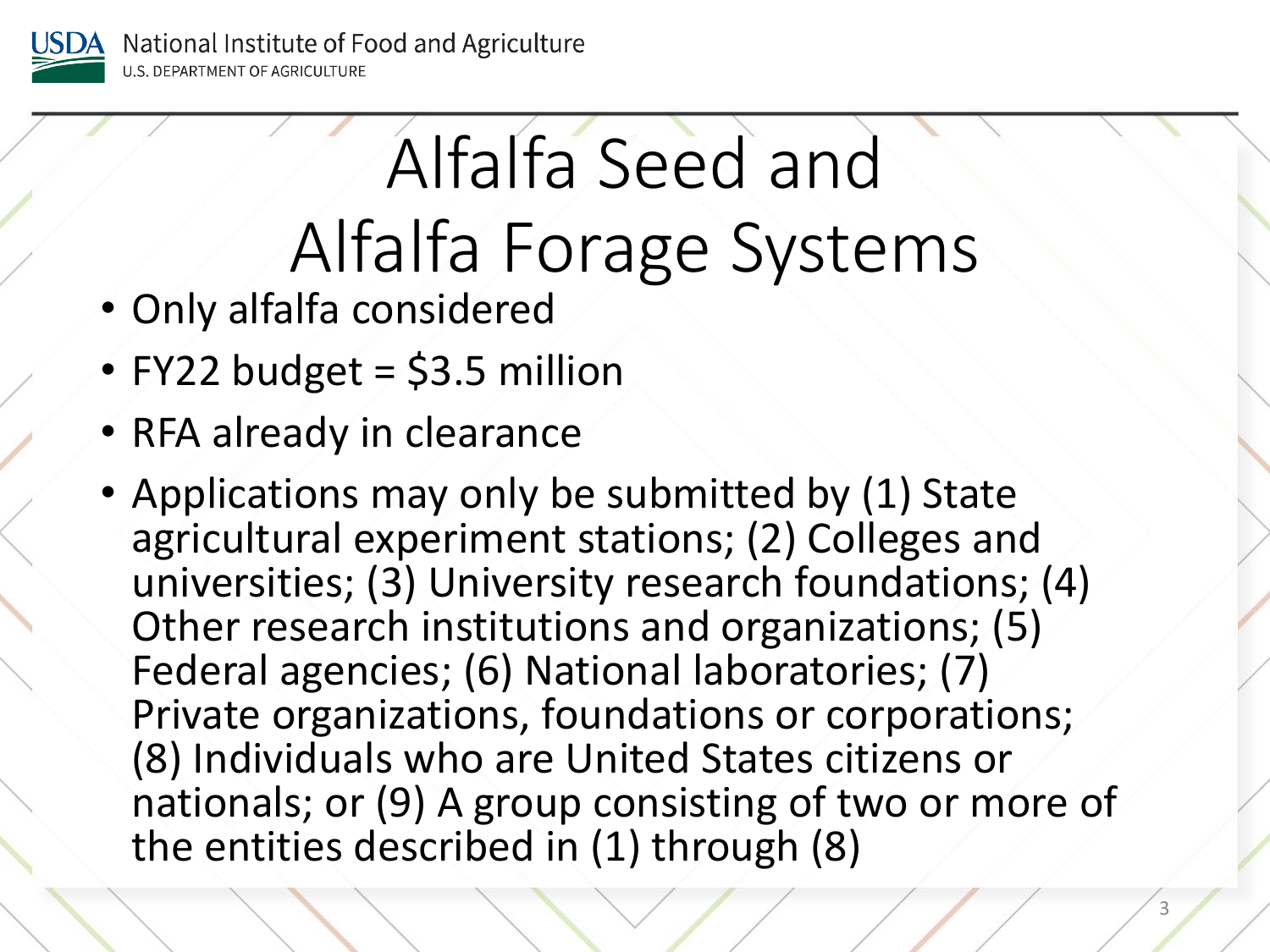

## Specialty Crop Research Initiative

- Fruits and vegetable, tree nuts, dried fruit, horticulture and nursery crops, including floriculture
- FY22 budget = \$80 million
- Deadline for pre-app passed RFPA for FY23 around Oct 1, 2022
- Federal agencies, national laboratories, colleges and universities, research institutions and organizations, private organizations or corporations, State Agricultural Experiment Stations, Cooperative Extension Services, individuals, or groups consisting of two or more of these entities